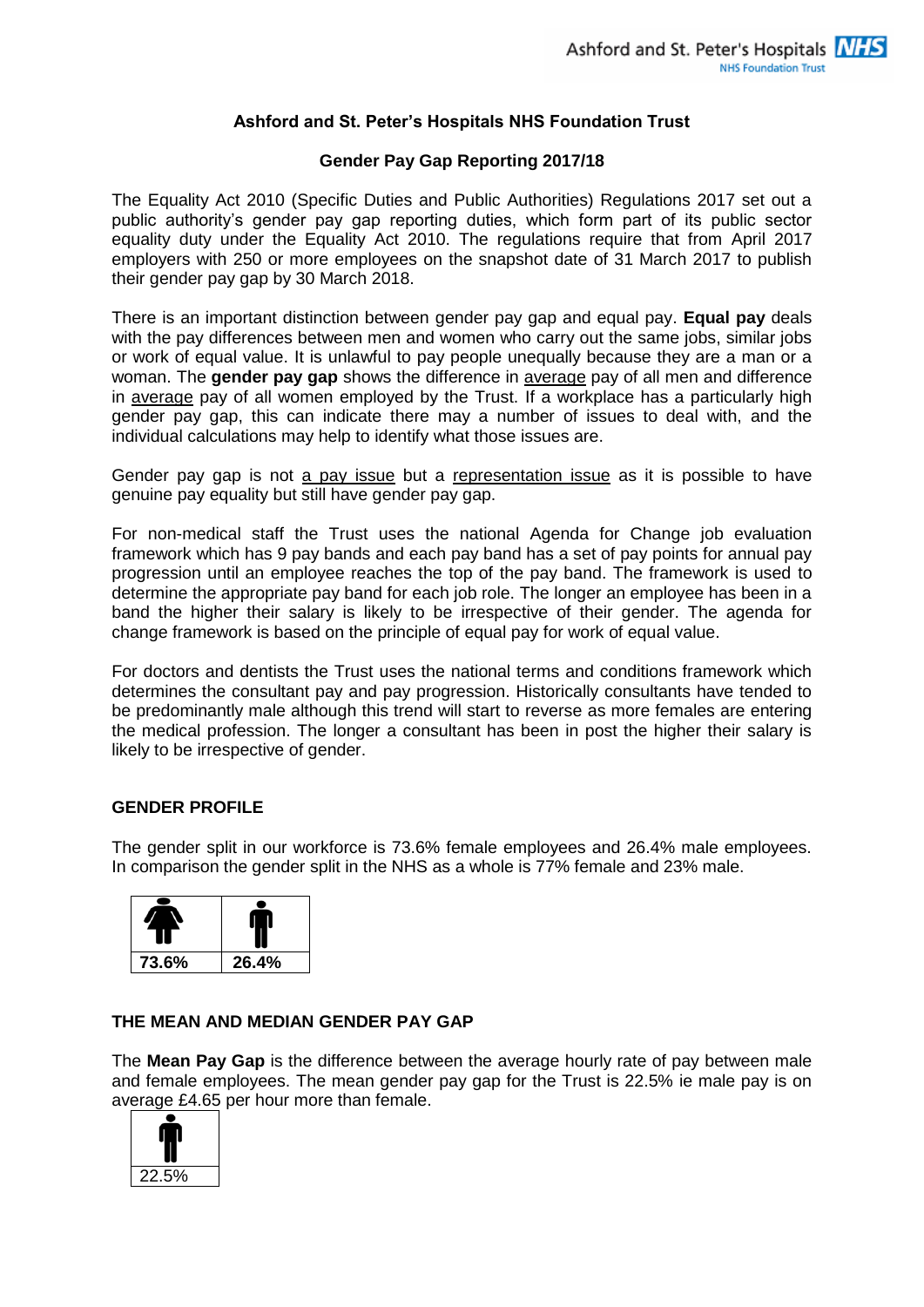The **Median Pay Gap** is the difference between the median hourly rate of pay between male and female employees. The hourly rates are ranked from lowest to highest in two separate groups, one male and one female. The median is the midpoint in each ranked list. The median gender pay gap is 2.78% i.e. £0.40 pence per hour.



The mean and median gender pay gap figures for the Trust are inclusive of Clinical Excellence Awards (CEA) payment that is paid to eligible consultants (medical staff) as these are considered to be awarded like a bonus payment. The Trust has a higher proportion of male consultant employees compared to female consultant employees. This will have an impact on the pay gap figures, as will the relative seniority of the male consultants compared to female consultants by virtue of length of service.

# **STAFF EARNINGS BY QUARTILE**

All employees are ranked (male and female together) from the lowest to the highest paid. The employees are then divided into four pay bands to determine the earnings by quartile.

The figures below show the earnings between men and women in the Trust in each quartile. There are more women than men in every quartile which reflects the Trust gender profile. The lower quartile represents the lowest salary and the upper quartile represents the highest salary. The higher percentage of male employees in the upper quartile is partly reflective of higher representation of male consultant (medical) employees. Representation of female employees peaks at the upper middle quartile and diminishes as seniority increases.

| <b>Lower Quartile</b> |       | <b>Lower Middle Quartile</b> |       | <b>Upper Middle Quartile</b> |     | <b>Upper Quartile</b> |     |  |
|-----------------------|-------|------------------------------|-------|------------------------------|-----|-----------------------|-----|--|
|                       |       |                              |       |                              |     |                       |     |  |
| 72.7%                 | 27.3% | 75.8%                        | 24.2% | 84%                          | 16% | 62%                   | 38% |  |

# **MEAN AND MEDIAN GENDER PAY GAP IN CLINICAL EXCELLENCE AWARDS**

Clinical Excellence Awards are based on the performance of a consultant. The figures are included in the Trust mean and median pay gap. Consultants are eligible to apply for CEAs under the national Medical and Dental terms and conditions. The scheme is intended to recognise and reward consultants who demonstrate significant achievements in the delivery of safe and high quality care to patients over and above their standard role and to their ongoing commitment to the continuous improvement of NHS Services.

The calculations for mean and median pay gap include both local and national CEA's. The Local CEA's are administered within the Trust on an annual basis. The National CEA's are determined and administered by the Department externally.

In the 2014 and 2016 local CEA award rounds the proportion of female applicants who were successful in achieving the awards was higher than the number of successful male applicants.

Mean pay gap is the difference between the mean CEA paid to male and female employees who received CEA in the relevant pay period. Median pay gap is the difference between the median CEA paid to male and female employees who received CEA in the relevant pay period.